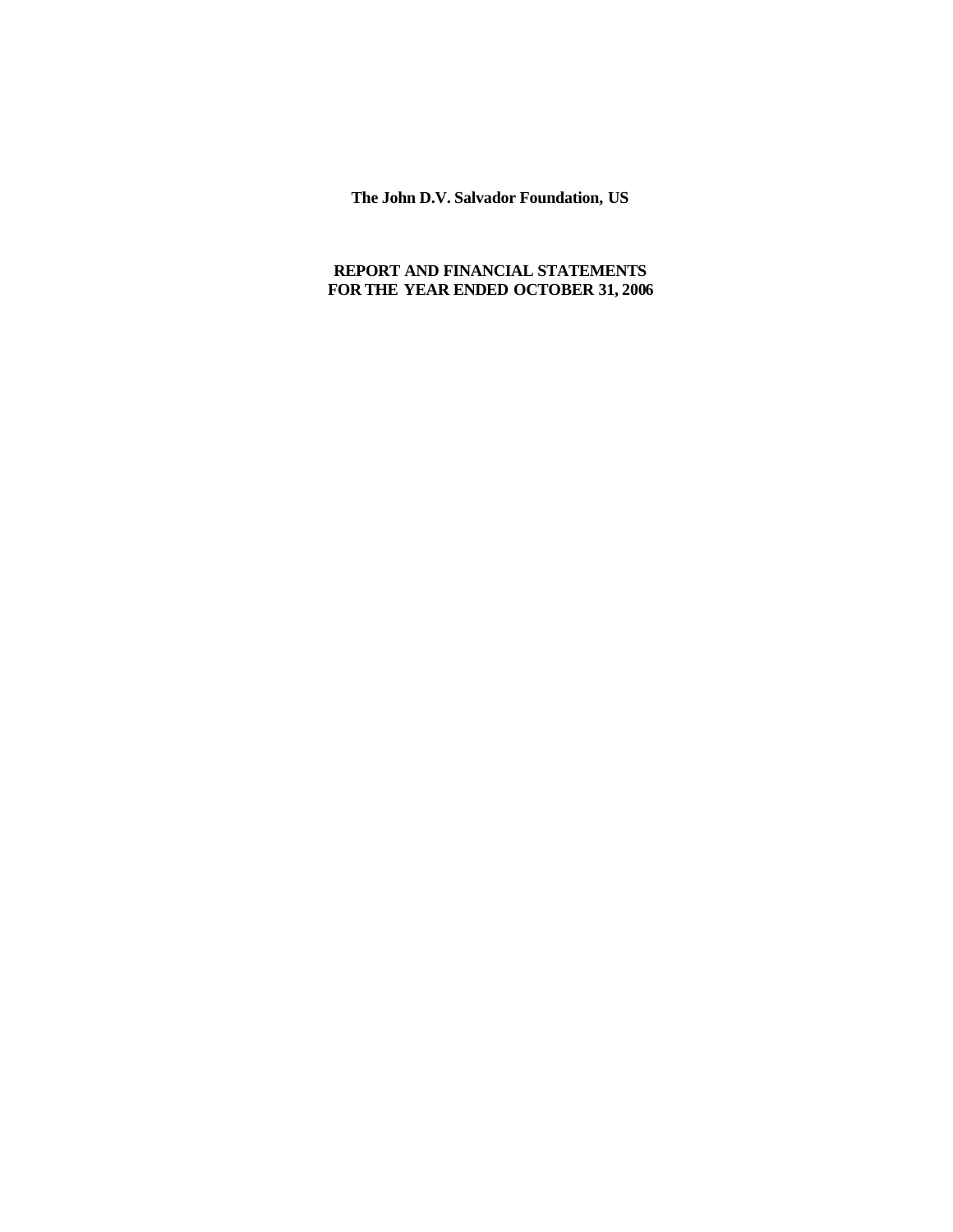### **Review Report**

### To The John D.V. Salvador Foundation

We have reviewed the accompanying financial statements comprising the statement of activities from November 1, 2005 to October 31, 2006 and the statement of position as of October 31, 2006 as well as the notes to the financial statements of The John D.V. Salvador Foundation. These financial statements in accordance with U.S. generally accepted accounting principles are the responsibility of the The John D.V. Salvador Foundation's management. Our responsibility is to issue a report on these financial statements based on our review.

We conducted our review in accordance with the German generally accepted standards for the review of financial statements promulgated by the Institut der Wirtschaftsprüfer (IDW) applicable to review engagements. These standards require that we plan and perform the review to obtain moderate assurance as to whether the financial statements are free of material misstatement. A review is limited primarily to inquiries of company personnel and analytical procedures applied to financial data and thus provides less assurance than an audit. We have not performed an audit and, accordingly, we do not express an audit opinion.

Based on our review, nothing has come to our attention that causes us to believe that the accompanying financial statements or are not presented fairly, in all material respec ts in accordance with U.S. generally accepted accounting principles.

This review report is issued for information purposes to The John D.V. Salvador Foundation and must not be used in any other context than information purposes to the directors and offic ers of The John D.V. Salvador Foundation. This review report must not, in particular, be handed out to third parties or included in sales prospectuses or similar public documents or media.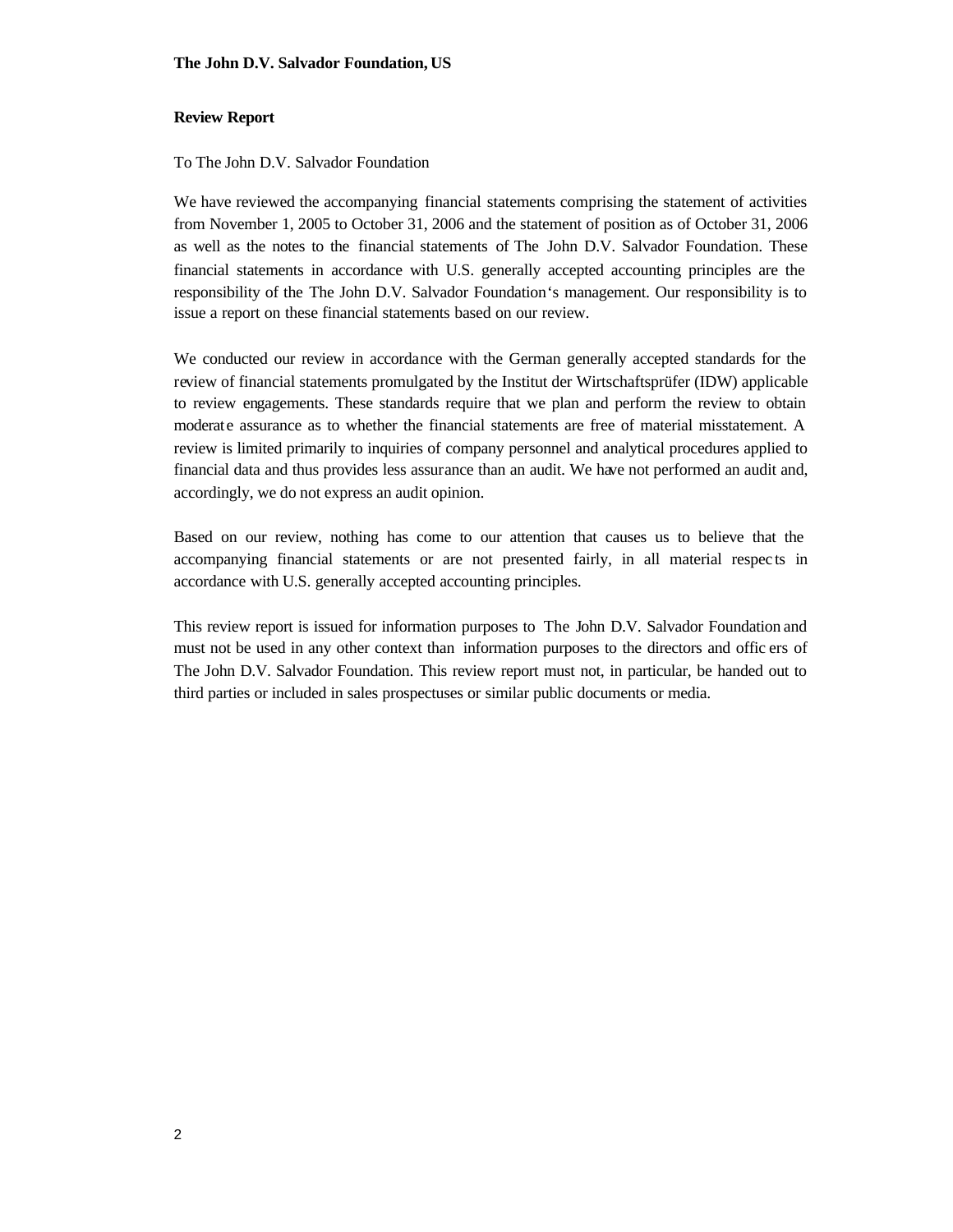#### **The John D.V. Salvador Foundation, US**

Our assignment and professional liability is governed by the General Conditions of Assignment for Wirtschaftsprüfer and Wirtschaftsprüfungsgesellschaften (Allgemeine Auftragsbedingungen für Wirtschaftsprüfer und Wirtschaftsprüfungsgesellschaften) in the version dated January 1, 2002. By reading and using the information contained in this report, each recipient confirms notice of provisions of the General Conditions of Assignment (including the limitation of our liability as stipulated in No. 9) and accepts the validity of the attached General Conditions of Assignment with respect to us.

Frankfurt am Main, December 10, 2006

KPMG Deutsche Treuhand-Gesellschaft Aktiengesellschaft Wirtschaftsprüfungsgesellschaft

Becker *Wirtschaftsprüfer*

Wiechens *Wirtschaftsprüfer*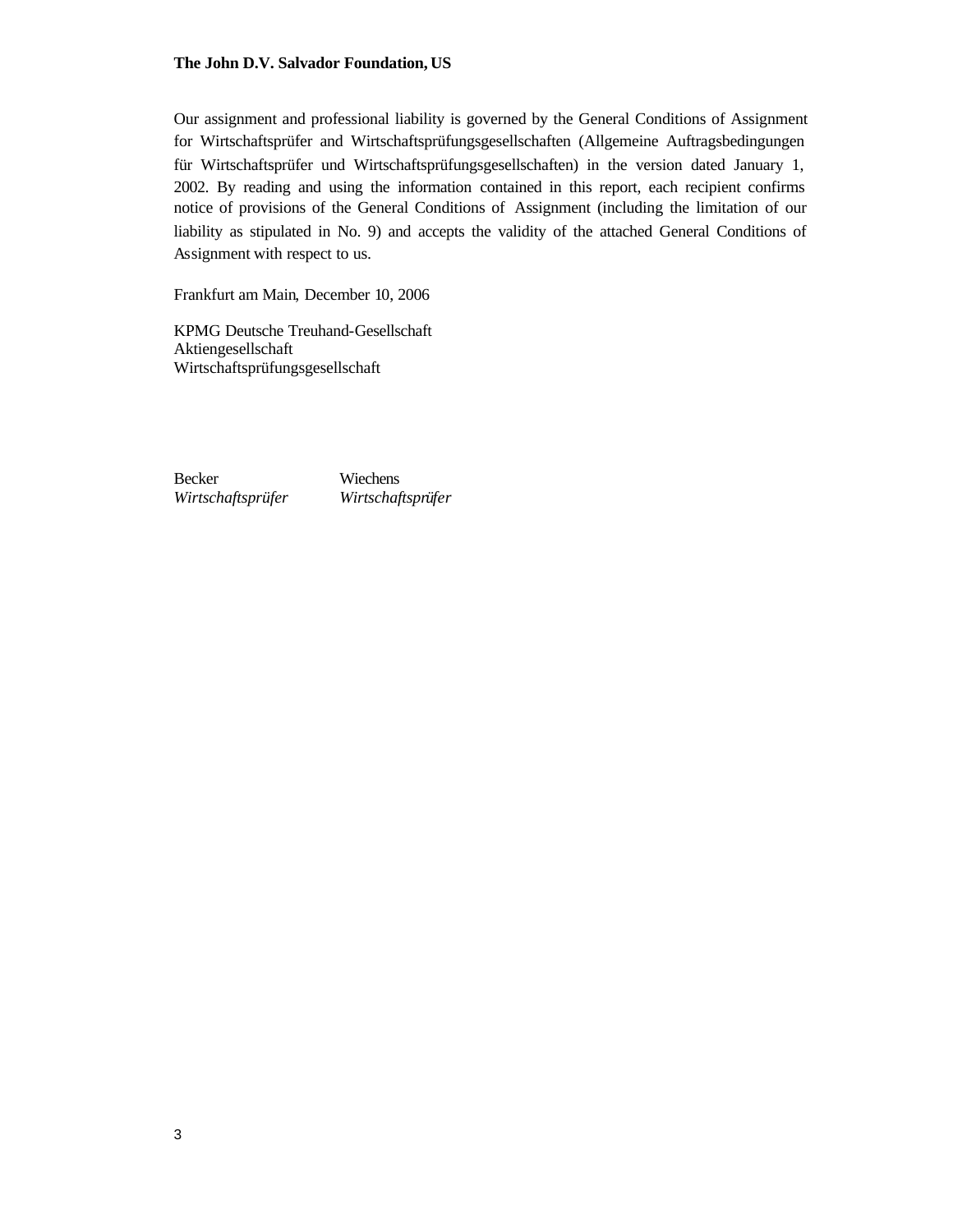|                                  | Unrestricted<br>Funds | Restricted<br>Funds | Total<br>2006 |
|----------------------------------|-----------------------|---------------------|---------------|
|                                  | \$                    | \$                  | \$            |
| <b>Revenues and gains</b>        |                       |                     |               |
| Contributions                    | 52,402                |                     | 52,402        |
| Investment income                |                       |                     |               |
| <b>Total revenues and gains</b>  | 52,403                |                     | 52,403        |
| <b>Expenses and losses</b>       |                       |                     |               |
| Program                          | 1,740                 |                     | 1,740         |
| Management and general           | 11,770                |                     | 11,770        |
| <b>Total expenses and losses</b> | 13,510                |                     | 13,510        |
| Increase in net assets           | 38,893                |                     | 38,893        |
| Net assets at beginning of year  |                       |                     |               |
| Net assets at end of year        | 38,893                |                     | 38,893        |

## **STATEMENT OF ACTIVITIES FOR THE YEAR ENDED OCTOBER 31, 2006**

The accompanying notes form part of these financial statements.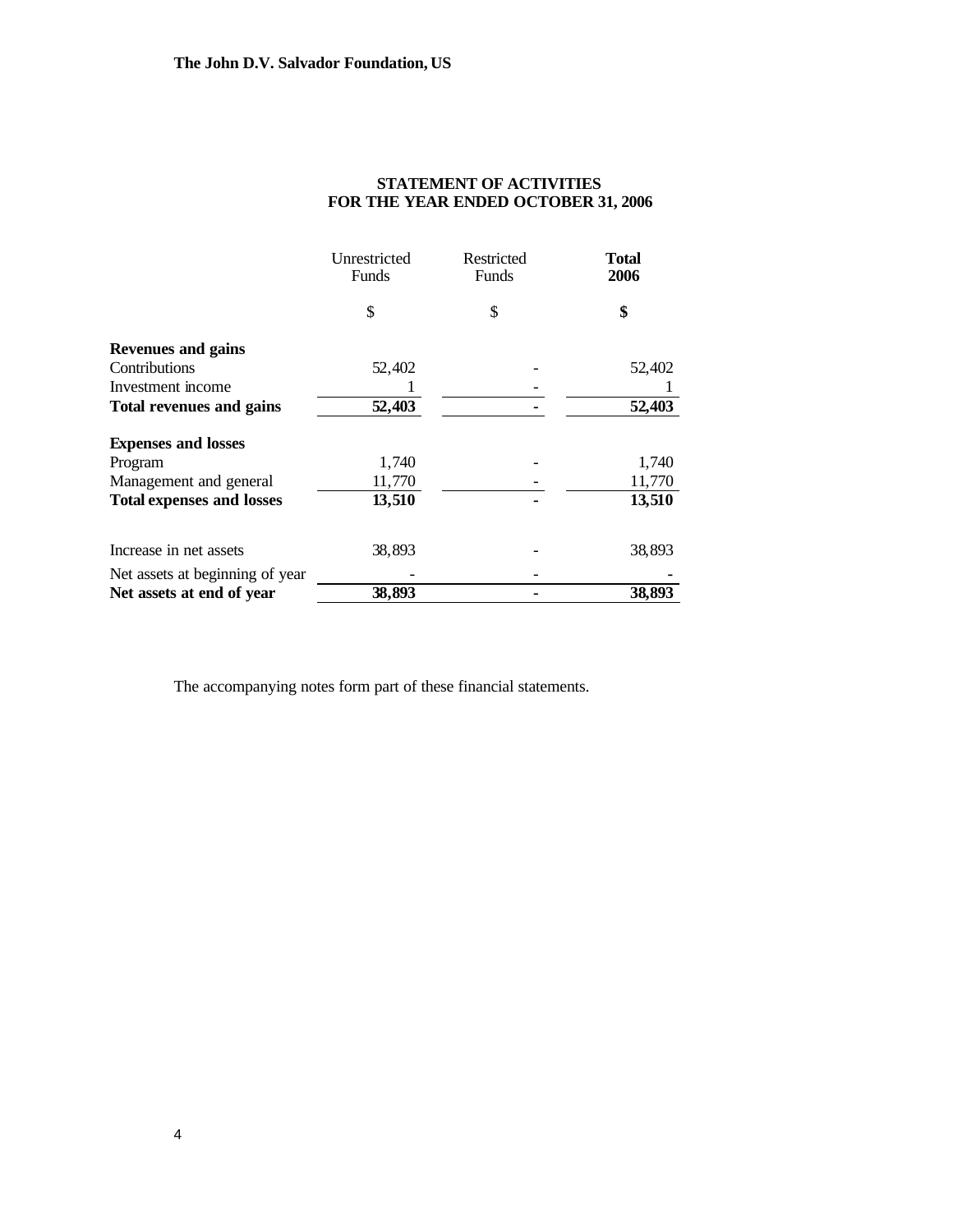# **STATEMENT OF POSITION AS OF OCTOBER 31, 2006**

|                                  | 2006<br>\$ |
|----------------------------------|------------|
| Assets                           |            |
| Cash and cash equivalents        | 38,893     |
| <b>Total assets</b>              | 38,893     |
| Liabilities and net assets       |            |
| Unrestricted net assets          | 38,893     |
| Total liabilities and net assets | 38,893     |

The accompanying notes form part of these financial statements.